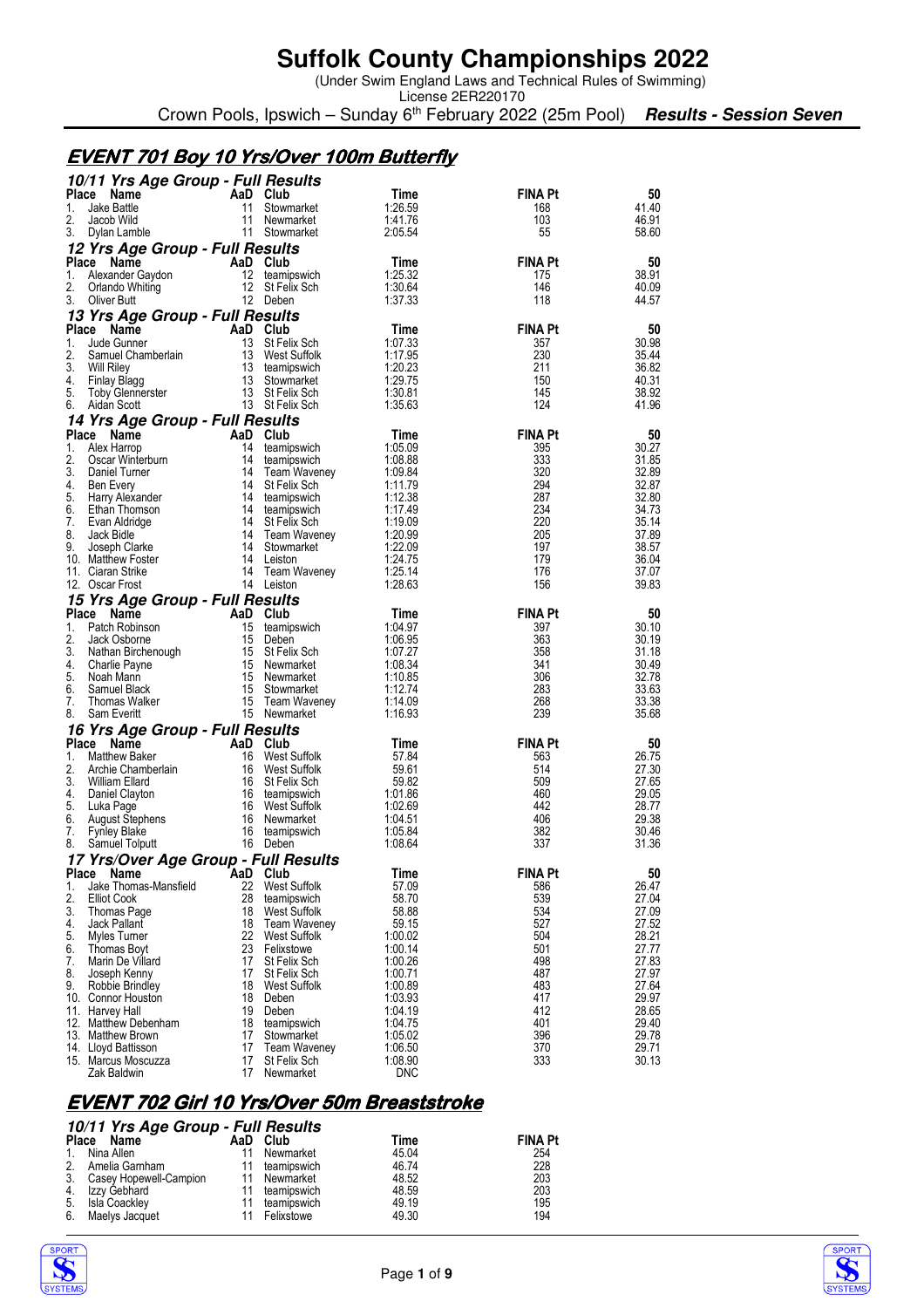(Under Swim England Laws and Technical Rules of Swimming)

|          |                                              |          |                                   |                 | License 2ER220170                                                      |                                |
|----------|----------------------------------------------|----------|-----------------------------------|-----------------|------------------------------------------------------------------------|--------------------------------|
|          |                                              |          |                                   |                 | Crown Pools, Ipswich – Sunday 6 <sup>th</sup> February 2022 (25m Pool) | <b>Results - Session Seven</b> |
|          |                                              |          |                                   | 49.79           | 188                                                                    |                                |
| 8.       | India Clement<br>Anabelle Wan                | 10<br>11 | <b>West Suffolk</b><br>Felixstowe | 49.90           | 187                                                                    |                                |
| 9.       | Nellie Snowden                               | 10       | teamipswich                       | 51.32           | 172                                                                    |                                |
|          | 10. Iolanthe Alty                            | 11       | teamipswich                       | 51.39           | 171                                                                    |                                |
|          | 11. Emilia Armstrong                         | 11       | Stowmarket                        | 51.90           | 166                                                                    |                                |
|          | 12. Rosie Perry                              | 11       | West Suffolk                      | 52.00           | 165                                                                    |                                |
|          | 13. Lola-Rose Curtin                         |          | 11 Team Waveney                   | 53.52           | 151                                                                    |                                |
|          | 14. Gracie Reed                              | 11       | Team Waveney                      | 53.98           | 148                                                                    |                                |
|          | 15. Daisy Hills                              | 11       | St Felix Sch                      | 56.43           | 129                                                                    |                                |
|          | 16. Violet Freezer                           |          | 10 teamipswich                    | 56.68           | 127                                                                    |                                |
|          | 17. Sophie Knight                            | 10       | Hadleigh                          | 56.71           | 127                                                                    |                                |
|          | 18. Harriet Townend                          | 11       | Stowmarket                        | 56.76<br>57.25  | 127<br>124                                                             |                                |
|          | 19. Evie Pearsons-Farrow<br>20. Annie Jarvis | 10<br>11 | teamipswich<br>teamipswich        | 59.23           | 112                                                                    |                                |
|          | 21. Sana Musaad Qurash                       |          | 11 teamipswich                    | 59.63           | 109                                                                    |                                |
|          | 22. Erin Millin                              |          | 11 Stowmarket                     | 1:00.41         | 105                                                                    |                                |
|          | 23. Emilia Beswick                           | 11       | Newmarket                         | 1:01.50         | 100                                                                    |                                |
|          | 24. Millie Cooper                            |          | 10 St Felix Sch                   | 1:01.77         | 98                                                                     |                                |
|          | Caitlin Millen                               |          | 10 Stowmarket                     | DQ 2            |                                                                        |                                |
|          | <b>Tess Berry</b>                            |          | 11 Felixstowe                     | DQ 2            |                                                                        |                                |
|          | 12 Yrs Age Group - Full Results              |          |                                   |                 |                                                                        |                                |
|          | Place Name                                   | AaD Club |                                   | Time            | <b>FINA Pt</b>                                                         |                                |
| 1.       | Erin Barber                                  | 12       | Newmarket                         | 40.11           | 361                                                                    |                                |
| 2.       | Grace Mutton                                 | 12       | teamipswich                       | 41.57           | 324                                                                    |                                |
| 3.       | Lily Steel                                   | 12       | teamipswich                       | 43.53           | 282                                                                    |                                |
| 4.       | Nicole Peddelty                              |          | 12 teamipswich                    | 43.75           | 278                                                                    |                                |
| 5.       | Samantha Martelino                           |          | 12 Newmarket                      | 45.66           | 244                                                                    |                                |
| 6.<br>7. | Eve Sinclair<br><b>Felicity Morris</b>       |          | 12 Deben<br>12 Leiston            | 45.90<br>46.41  | 240<br>233                                                             |                                |
| 8.       | <b>Charlotte Catchpole</b>                   | 12       | Leiston                           | 46.87           | 226                                                                    |                                |
| 9.       | <b>Emily Sinclair</b>                        | 12       | West Suffolk                      | 46.96           | 224                                                                    |                                |
|          | 10. Erin Lawrence                            | 12       | teamipswich                       | 47.85           | 212                                                                    |                                |
|          | 11. Francesca Thompson                       |          | 12 Team Waveney                   | 48.22           | 207                                                                    |                                |
|          | 12. Emelia Roe                               | 12       | West Suffolk                      | 48.28           | 207                                                                    |                                |
|          | 13. Brooke Copping                           |          | 12 West Suffolk                   | 48.93           | 198                                                                    |                                |
|          | 14. Maggie Marshall                          | 12       | teamipswich                       | 49.37           | 193                                                                    |                                |
|          | 15. Sophie Murton                            | 12       | teamipswich                       | 50.20           | 184                                                                    |                                |
|          | 16. Freya May                                |          | 12 Leiston                        | 50.57<br>50.84  | 180<br>177                                                             |                                |
|          | 17. Polly Ruddell<br>18. Matilda Cator       | 12<br>12 | teamipswich<br>Team Waveney       | 51.21           | 173                                                                    |                                |
|          | 19. Isabella Bryan                           | 12       | teamipswich                       | 53.19           | 154                                                                    |                                |
|          | Ellie Payne                                  | 12       | Newmarket                         | <b>DNC</b>      |                                                                        |                                |
|          | Guste Raudonyte                              | 12       | Newmarket                         | <b>DNC</b>      |                                                                        |                                |
|          | Poppy Eade                                   |          | 12 Team Waveney                   | <b>DNC</b>      |                                                                        |                                |
|          | <b>Liberty Morris</b>                        |          | 12 Leiston                        | DQ 2            |                                                                        |                                |
|          | 13 Yrs Age Group - Full Results              |          |                                   |                 |                                                                        |                                |
|          | Place Name                                   | AaD Club |                                   | Time            | <b>FINA Pt</b>                                                         |                                |
| 1.       | Clementine Lovell                            | 13       | teamipswich                       | 37.96           | 425                                                                    |                                |
| 2.       | Emilia Johnson                               | 13       | St Felix Sch                      | 39.03           | 391                                                                    |                                |
| 3.       | Rose Romanus                                 | 13       | teamipswich                       | 39.46           | 379                                                                    |                                |
| 4.       | Chloe Knight                                 | 13       | Hadleigh                          | 39.55           | 376                                                                    |                                |
| 5.       | Grace Robinson<br>Ella Deaton                | 13<br>13 | St Felix Sch<br>Newmarket         | 40.94<br>41.76  | 339<br>319                                                             |                                |
| ხ.<br>7. | Francesca Barber                             | 13       | Stowmarket                        | 42.90           | 295                                                                    |                                |
| 8.       | Eva Howlett                                  | 13       | <b>Team Waveney</b>               | 43.45           | 283                                                                    |                                |
| 9.       | Aimee Burgess                                | 13       | teamipswich                       | 43.58           | 281                                                                    |                                |
|          | 10. Isabelle Wedlake                         |          | 13 Felixstowe                     | 44.35           | 267                                                                    |                                |
|          | 11. Charlotte Kelly                          | 13       | teamipswich                       | 44.40           | 266                                                                    |                                |
|          | 12. Nicole Taylor                            | 13       | St Felix Sch                      | 45.05           | 254                                                                    |                                |
|          | 13. Amelie Harrison                          | 13       | Stowmarket                        | 46.92           | 225                                                                    |                                |
|          | 14. Selina Green<br>15. Emma Lovegrove       | 13<br>13 | <b>St Felix Sch</b><br>Mildenhall | 46.99<br>47.62  | 224<br>215                                                             |                                |
|          | 16. Eden Benion                              | 13       | Mildenhall                        | 48.18           | 208                                                                    |                                |
|          | 17. Isobel McNicholas                        | 13       | Deben                             | 48.81           | 200                                                                    |                                |
|          | 18. Lily Hills                               | 13       | St Felix Sch                      | 49.14           | 196                                                                    |                                |
|          | 19. Emily Turner                             |          | 13 St Felix Sch                   | 50.17           | 184                                                                    |                                |
|          | 20. Ellie Norton                             |          | 13 Felixstowe                     | 51.51           | 170                                                                    |                                |
|          | Amelia Lewis                                 | 13       | teamipswich                       | DQ 2            |                                                                        |                                |
|          | 14 Yrs Age Group - Full Results              |          |                                   |                 |                                                                        |                                |
|          | Place Name                                   | AaD Club |                                   | Time            | <b>FINA Pt</b>                                                         |                                |
| 1.       | Evie Armstrong                               | 14       | teamipswich                       | 37.63           | 437                                                                    |                                |
| 2.       | <b>Annabel Nichols</b>                       | 14       | Leiston                           | 38.89           | 396                                                                    |                                |
| 3.       | Adrija Raudonyte                             | 14       | Newmarket                         | 39.15           | 388                                                                    |                                |
| 4.<br>5. | <b>Bethany Crawley</b><br>Lottie Hitchcock   | 14<br>14 | teamipswich                       | 39.41<br>39.72  | 380<br>371                                                             |                                |
| 6.       | Holly Ridgeon                                | 14       | teamipswich<br>Leiston            | 39.78           | 370                                                                    |                                |
| 7.       | Kiera Broad                                  | 14       | <b>West Suffolk</b>               | 39.92           | 366                                                                    |                                |
| 8.       | Amelia Saunders                              | 14       | Leiston                           | 40.01           | 363                                                                    |                                |
| 9.       | Darcy Gladwell                               | 14       | teamipswich                       | 40.24           | 357                                                                    |                                |
|          | 10. Florence Davies                          | 14       | Deben                             | 40.69           | 345                                                                    |                                |
| 11.      | Poppy Cator                                  | 14       | <b>Team Waveney</b>               | 42.00           | 314                                                                    |                                |
|          | 12. Imogen Ball                              | 14       | Team Waveney                      | 42.74           | 298                                                                    |                                |
|          | 13. Maia Thompson                            | 14       | Team Waveney                      | 42.84           | 296                                                                    |                                |
|          | 14. Layla Dowland                            | 14       | Leiston                           | 44.43           | 265                                                                    |                                |
|          | Josie Howell                                 | 14       | Deben                             | DQ <sub>2</sub> |                                                                        |                                |
|          | <b>Chloe Dockerill</b>                       | 14       | West Suffolk                      | DQ <sub>2</sub> |                                                                        |                                |





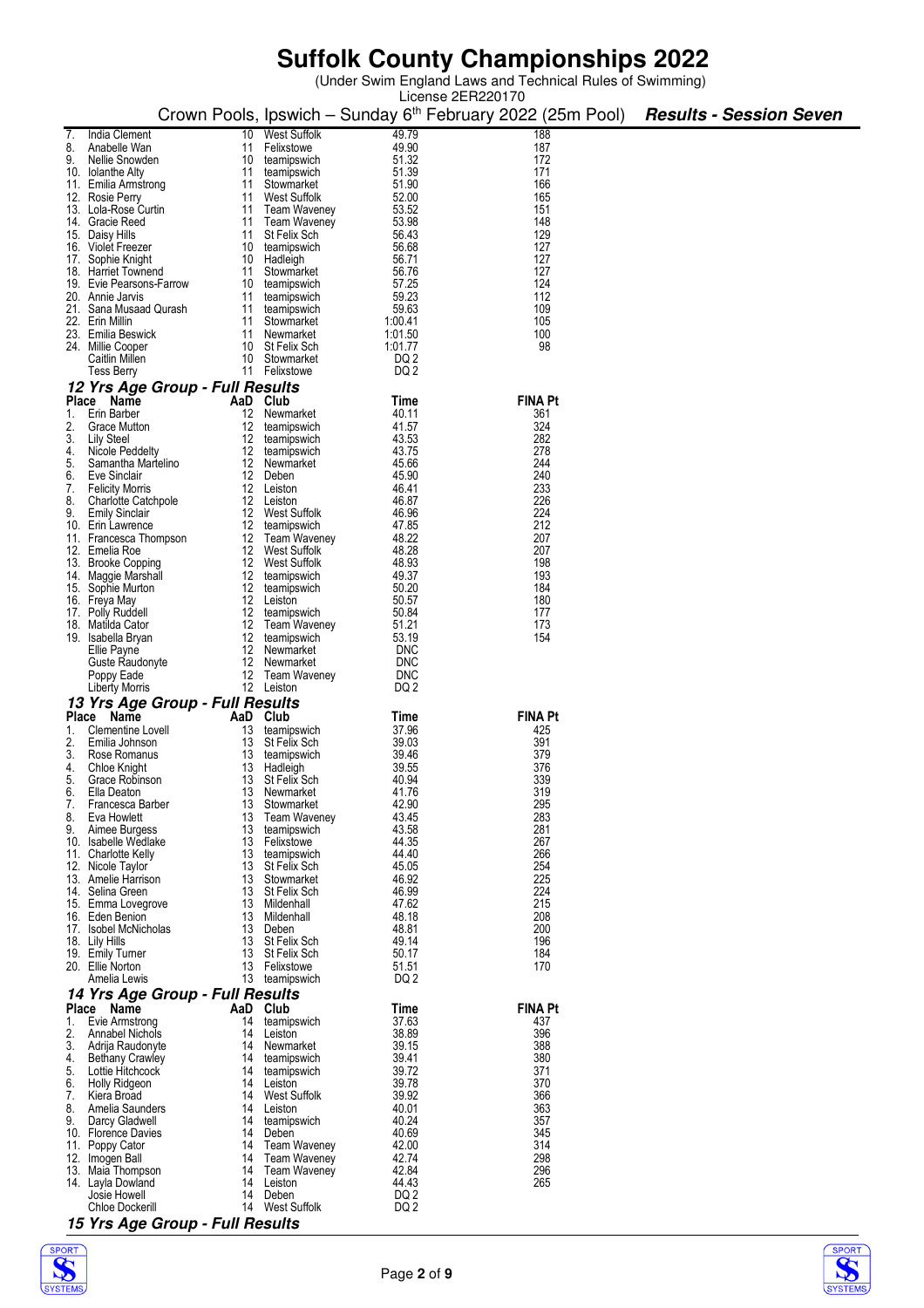(Under Swim England Laws and Technical Rules of Swimming)

|                                                    |    |                          |                | License 2ER220170                                                                                     |  |
|----------------------------------------------------|----|--------------------------|----------------|-------------------------------------------------------------------------------------------------------|--|
|                                                    |    |                          |                | Crown Pools, Ipswich - Sunday 6 <sup>th</sup> February 2022 (25m Pool) <b>Results - Session Seven</b> |  |
| <b>Name</b><br>Place                               |    | AaD Club                 | Time           | <b>FINA Pt</b>                                                                                        |  |
| Ellen Duffield<br>1.                               | 15 | teamipswich              | 35.14          | 536                                                                                                   |  |
| 2.<br><b>Charlotte Sanford</b>                     | 15 | St Felix Sch             | 35.42          | 524                                                                                                   |  |
| 3.<br>Elizabeth Wright                             | 15 | West Suffolk             | 37.87          | 428                                                                                                   |  |
| 4.<br>Gigi Gebhard                                 | 15 | teamipswich              | 38.06          | 422                                                                                                   |  |
| 5.<br>Georgia Denham                               | 15 | Hadleigh                 | 38.73          | 400                                                                                                   |  |
| 6.<br>Beatrice Sepanski                            | 15 | West Suffolk             | 39.10          | 389                                                                                                   |  |
| 7.<br>Katie Stebbings                              | 15 | Stowmarket               | 39.63          | 374                                                                                                   |  |
| 8.<br><b>Chloe Armstrong</b>                       | 15 | teamipswich              | 39.65          | 373                                                                                                   |  |
| 9.<br>Emma Arnold                                  |    | 15 Hadleigh              | 39.71          | 372                                                                                                   |  |
| 10. Hannah McNicholas                              | 15 | Deben                    | 40.33          | 355                                                                                                   |  |
| 11. Rebecca Brown                                  |    | 15 Stowmarket            | 40.55          | 349                                                                                                   |  |
| 12. Florence Talbot                                | 15 | Newmarket                | 41.01          | 337                                                                                                   |  |
| 13. Eloise Manton                                  |    | 15 West Suffolk          | 41.71          | 321                                                                                                   |  |
| 14. Georgie Langford                               |    | 15 Leiston               | 42.52          | 303                                                                                                   |  |
| 16 Yrs Age Group - Full Results                    |    |                          |                |                                                                                                       |  |
| Place Name                                         |    | AaD Club                 | Time           | <b>FINA Pt</b>                                                                                        |  |
| Beth Young<br>1.                                   | 16 | teamipswich              | 32.76          | 662                                                                                                   |  |
| 2.<br>Laura Alexander-High                         | 16 | teamipswich              | 36.19          | 491                                                                                                   |  |
| 3.<br>Ellie Burwood                                |    | 16 St Felix Sch          | 36.23          | 489                                                                                                   |  |
| 4.<br>Elijah Britton                               | 16 | St Felix Sch             | 36.76          | 468                                                                                                   |  |
| Ellie Catchpole<br>5.                              | 16 | Leiston                  | 37.41          | 444                                                                                                   |  |
| 6.<br>Madeline Pawle                               | 16 | Leiston                  | 37.75          | 433                                                                                                   |  |
| 7.<br>Matilda Bogle                                | 16 | teamipswich              | 37.97          | 425                                                                                                   |  |
| 8.<br><b>Connie Davies</b>                         | 16 | Deben                    | 38.57          | 405<br>384                                                                                            |  |
| 9.<br><b>Elsie Pooley</b>                          | 16 | West Suffolk             | 39.28          |                                                                                                       |  |
| 10. Kiera Turner<br>11. Phoebe Mallen              | 16 | Team Waveney             | 39.37<br>41.77 | 381<br>319                                                                                            |  |
|                                                    | 16 | Newmarket                |                |                                                                                                       |  |
| 17 Yrs/Over Age Group - Full Results<br>Place Name |    |                          |                | <b>FINA Pt</b>                                                                                        |  |
| Natalie Sanford                                    | 18 | AaD Club<br>St Felix Sch | Time<br>34.77  |                                                                                                       |  |
| 1.                                                 |    | 17 Deben                 | 35.96          | 554<br>500                                                                                            |  |
| 2.<br>Caitlin McNicholas<br>3.<br>Cerys Williams   | 18 | <b>West Suffolk</b>      | 36.05          | 497                                                                                                   |  |
| 4.<br>Lily Bemmer                                  | 19 | Deben                    | 36.75          | 469                                                                                                   |  |
| 5.<br><b>Emily Cutting</b>                         |    | 17 West Suffolk          | 37.91          | 427                                                                                                   |  |
| 5.<br>Amber Ridgeon                                |    | 17 Leiston               | 37.91          | 427                                                                                                   |  |
| 7.<br>Alice Clark                                  |    | 17 West Suffolk          | 38.02          | 423                                                                                                   |  |
| 8.<br>Imogen Gotch                                 |    | 17 West Suffolk          | 38.29          | 414                                                                                                   |  |
| 9.<br>Esme Springham                               |    | 17 Deben                 | 38.55          | 406                                                                                                   |  |
| 10. Rosie Brooks                                   |    | 18 St Felix Sch          | 38.64          | 403                                                                                                   |  |
| 11.<br>Sophie Quinton                              | 18 | Deben                    | 39.10          | 389                                                                                                   |  |
| 12. Erica Benedetti                                | 17 | Stowmarket               | 39.70          | 372                                                                                                   |  |
| Tanya Alexander                                    | 40 | Team Waveney             | <b>DNC</b>     |                                                                                                       |  |
| Lucy Hutchinson                                    | 18 | <b>West Suffolk</b>      | <b>DNC</b>     |                                                                                                       |  |
| Georgina Stokes                                    | 18 | Newmarket                | <b>DNC</b>     |                                                                                                       |  |
|                                                    |    |                          |                |                                                                                                       |  |

### **EVENT 703 Boy 10 Yrs/Over 50m Backstroke**

|       | 10/11 Yrs Age Group - Full Results |                 |                     |       |            |                |  |  |  |
|-------|------------------------------------|-----------------|---------------------|-------|------------|----------------|--|--|--|
| Place | Name                               | AaD             | Club                | Class | Time       | <b>FINA Pt</b> |  |  |  |
| 1.    | James Tooke                        | 11              | teamipswich         |       | 36.71      | 221            |  |  |  |
| 2.    | Rhys Watsham                       | 11              | St Felix Sch        |       | 38.79      | 187            |  |  |  |
| 3.    | Janos Csepely                      | 11              | teamipswich         |       | 39.19      | 182            |  |  |  |
| 4.    | Fletcher Lay-Flurrie               | 11              | teamipswich         |       | 40.17      | 169            |  |  |  |
| 5.    | James Vellacott                    | 11              | teamipswich         |       | 40.53      | 164            |  |  |  |
| 6.    | Diggory Davies                     | 11              | Deben               |       | 42.13      | 146            |  |  |  |
| 7.    | Jake Battle                        | 11              | Stowmarket          |       | 42.34      | 144            |  |  |  |
| 8.    | Rex Harrison                       | 11              | Stowmarket          |       | 42.69      | 141            |  |  |  |
| 9.    | <b>Byron Miller</b>                | 11              | Hadleigh            |       | 43.41      | 134            |  |  |  |
|       | 10. Dexter Winterburn              | 11              | teamipswich         |       | 43.56      | 132            |  |  |  |
| 11.   | Kyren Williams                     | 11              | teamipswich         |       | 44.03      | 128            |  |  |  |
|       | 12. Finley Miller                  | 11              | Felixstowe          |       | 44.39      | 125            |  |  |  |
|       | 13. Freddy Nicholls                | 11              | Leiston             |       | 45.03      | 120            |  |  |  |
|       | 14. Leo Willcox                    | 11              | Felixstowe          |       | 45.04      | 120            |  |  |  |
|       | 15. Jacob Halliday                 | 11              | <b>Team Waveney</b> |       | 45.53      | 116            |  |  |  |
|       | 16. Noah Turna                     | 11              | Leiston             |       | 45.94      | 113            |  |  |  |
|       | 17. Heath Harrison                 | 11              | Stowmarket          |       | 46.56      | 108            |  |  |  |
|       | 18. Sebastien Collier              | 11              | Newmarket           |       | 47.57      | 101            |  |  |  |
|       | 19. Kuba Pociot                    | 10              | teamipswich         |       | 47.89      | 99             |  |  |  |
|       | 20. Dylan Lamble                   | 11              | Stowmarket          |       | 48.75      | 94             |  |  |  |
|       | 21. Ricards Korotkihs              | 11              | teamipswich         |       | 50.58      | 84             |  |  |  |
|       | 22. Aarush Chopdekar               | 10              | teamipswich         |       | 50.83      | 83             |  |  |  |
|       | 23. Buddy Thain                    | 11              | teamipswich         |       | 52.46      | 75             |  |  |  |
|       | 24. Harrison Supple                | 10              | St Felix Sch        |       | 52.60      | 75             |  |  |  |
|       | Matthew Blackwell                  | 10              | <b>West Suffolk</b> |       | <b>DNC</b> |                |  |  |  |
|       | Christopher Sloper                 | 11              | Hadleigh            |       | <b>DNC</b> |                |  |  |  |
|       | Evan Harrison                      | 10              | Stowmarket          |       | DQ3        |                |  |  |  |
|       | Aron Mozes                         | $10-10$         | teamipswich         |       | DQ3        |                |  |  |  |
|       | <b>Isaac Edwards</b>               | 11              | Newmarket           |       | DQ3        |                |  |  |  |
|       | Joshua Blagg                       | 11              | Stowmarket          |       | DQ3        |                |  |  |  |
|       | 12 Yrs Age Group - Full Results    |                 |                     |       |            |                |  |  |  |
|       | Place<br>Name                      | AaD Club        |                     | Class | Time       | <b>FINA Pt</b> |  |  |  |
| 1.    | William Jones                      | 12              | teamipswich         |       | 35.25      | 250            |  |  |  |
| 2.    | Orlando Whiting                    | 12 <sup>°</sup> | St Felix Sch        |       | 35.36      | 248            |  |  |  |
| 3.    | Attila Mozes                       | 12 <sup>°</sup> | teamipswich         |       | 36.70      | 221            |  |  |  |
| 4.    | Haiden Hall                        | 12              | Deben               |       | 36.73      | 221            |  |  |  |
| 5.    | <b>Ethan Wallis</b>                | 12              | St Felix Sch        |       | 41.07      | 158            |  |  |  |
|       |                                    |                 |                     |       |            |                |  |  |  |



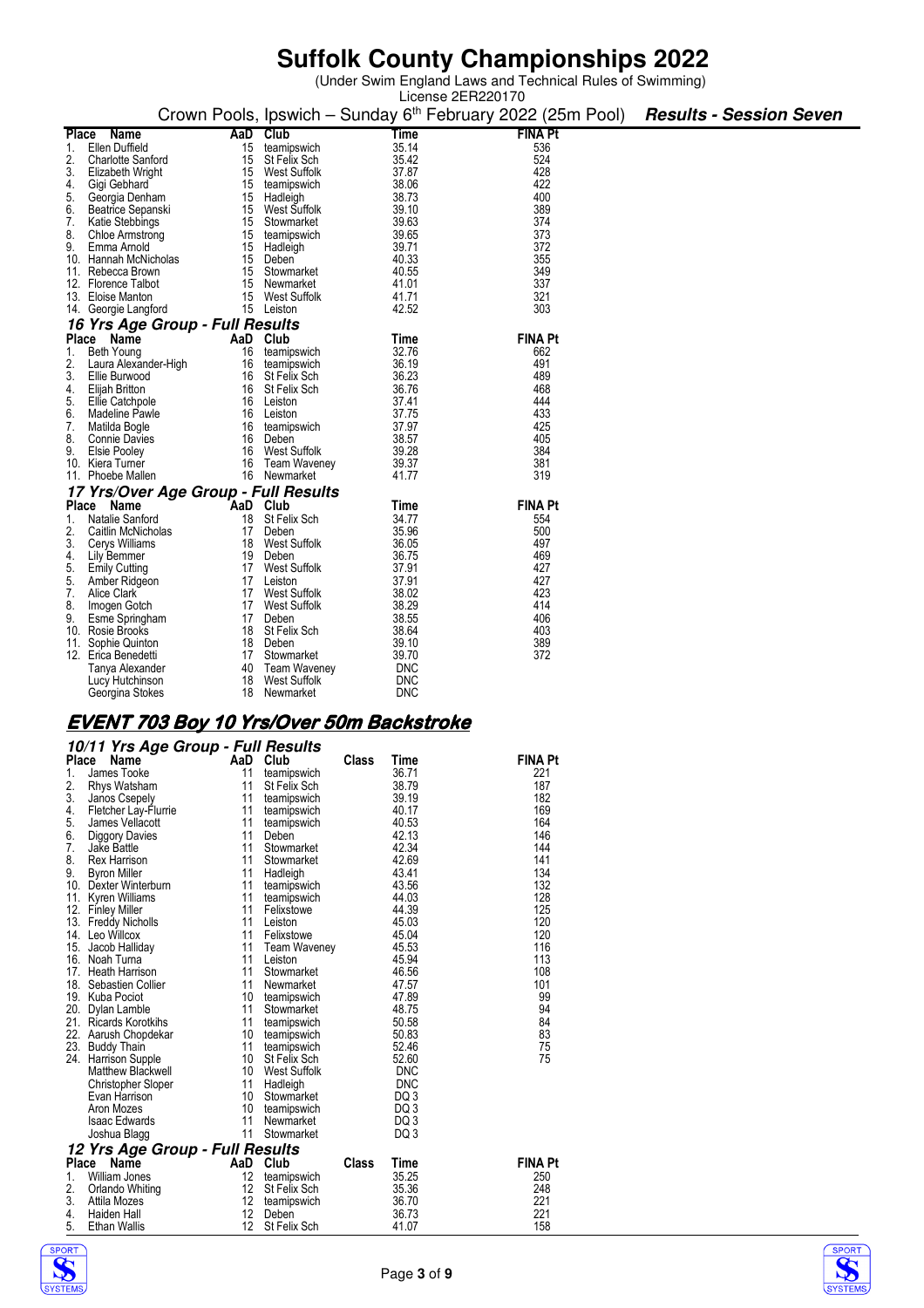(Under Swim England Laws and Technical Rules of Swimming)

|          |                                              |          |                                     |              |                          | License 2ER220170                                                                                     |  |
|----------|----------------------------------------------|----------|-------------------------------------|--------------|--------------------------|-------------------------------------------------------------------------------------------------------|--|
|          |                                              |          |                                     |              |                          | Crown Pools, Ipswich – Sunday 6 <sup>th</sup> February 2022 (25m Pool) <b>Results - Session Seven</b> |  |
| 6.       | James Whittaker                              |          | 12 Team Waveney                     |              | 41.13                    | 157                                                                                                   |  |
| 7.       | <b>Richard Levell</b>                        |          | 12 West Suffolk                     |              | 41.67                    | 151                                                                                                   |  |
|          | Ethan Edwards                                |          | 12 Team Waveney                     |              | DNC                      |                                                                                                       |  |
|          | Jacob Emms                                   |          | 12 Stowmarket                       |              | DQ 4                     |                                                                                                       |  |
|          | James Sadler                                 |          | 12 Hadleigh                         |              | DQ 4                     |                                                                                                       |  |
|          | 13 Yrs Age Group - Full Results              |          |                                     |              |                          |                                                                                                       |  |
|          | Place Name                                   | AaD Club |                                     | <b>Class</b> | Time                     | <b>FINA Pt</b>                                                                                        |  |
| 1.       | <b>Isaac Robertson</b>                       | 13       | Newmarket                           |              | 32.98                    | 305                                                                                                   |  |
| 2.<br>3. | <b>Finlay Cherrington</b><br>Sam Jackson     | 13       | teamipswich<br>13 Deben             |              | 34.01<br>34.03           | 278<br>278                                                                                            |  |
| 4.       | Emil Kwiecien                                |          | 13 Newmarket                        |              | 34.14                    | 275                                                                                                   |  |
| 5.       | Will Riley                                   |          | 13 teamipswich                      |              | 35.59                    | 243                                                                                                   |  |
| 6.       | Charlie Ruddell                              |          | 13 teamipswich                      |              | 36.36                    | 228                                                                                                   |  |
| 7.       | <b>Toby Glennerster</b>                      |          | 13 St Felix Sch                     |              | 38.81                    | 187                                                                                                   |  |
| 8.       | Finlay Blagg                                 |          | 13 Stowmarket                       |              | 38.95                    | 185                                                                                                   |  |
| 9.       | Harrison Page<br>10. Tom Phillips            |          | 13 West Suffolk<br>13 West Suffolk  |              | 39.08<br>40.11           | 183<br>170                                                                                            |  |
|          | 11. Aidan Scott                              |          | 13 St Felix Sch                     |              | 40.51                    | 165                                                                                                   |  |
|          | Reece Bedder                                 |          | 13 Team Waveney                     |              | <b>DNC</b>               |                                                                                                       |  |
|          | Edison Lorejo                                |          | 13 West Suffolk                     |              | <b>DNC</b>               |                                                                                                       |  |
|          | 14 Yrs Age Group - Full Results              |          |                                     |              |                          |                                                                                                       |  |
|          | Place Name                                   | AaD Club |                                     | Class        | Time                     | <b>FINA Pt</b>                                                                                        |  |
| 1.       | Alex Harrop                                  | 14       | teamipswich                         |              | 30.57                    | 384                                                                                                   |  |
| 2.<br>3. | Oscar Winterburn<br>Daniel Turner            | 14       | teamipswich                         |              | 31.66<br>31.95           | 345<br>336                                                                                            |  |
| 4.       | Rufus Carr                                   | 14       | 14 Team Waveney<br>St Felix Sch     |              | 32.43                    | 321                                                                                                   |  |
| 5.       | Ethan Thomson                                | 14       | teamipswich                         |              | 33.49                    | 292                                                                                                   |  |
| 6.       | Ben Every                                    |          | 14 St Felix Sch                     |              | 34.15                    | 275                                                                                                   |  |
| 7.       | Harry Alexander                              | 14       | teamipswich                         |              | 34.50                    | 267                                                                                                   |  |
| 8.       | Jack Bidle                                   |          | 14 Team Waveney                     |              | 34.54                    | 266                                                                                                   |  |
| 9.       | Evan Aldridge<br>10. Hayden Garrod           | 14       | 14 St Felix Sch<br>Team Waveney     |              | 34.65<br>34.82           | 263<br>259                                                                                            |  |
|          | 11. Spencer Battisson                        |          | 14 Team Waveney                     |              | 35.22                    | 251                                                                                                   |  |
|          | 12. Joseph Clarke                            |          | 14 Stowmarket                       |              | 35.24                    | 250                                                                                                   |  |
|          | 13. Matthew Crysell                          | 14       | Newmarket                           |              | 36.16                    | 232                                                                                                   |  |
|          | 14. Teilo Ruffles-Francis                    |          | 14 Stowmarket                       |              | 36.54                    | 224                                                                                                   |  |
|          | 15. Ciaran Strike<br>16. Liam-Nik Matthews   | 14       | 14 Team Waveney<br>Team Waveney     |              | 36.70<br>36.78           | 221<br>220                                                                                            |  |
|          | 17. Ewan Coackley                            | 14       | teamipswich                         |              | 36.82                    | 219                                                                                                   |  |
|          | 18. Matthew Foster                           | 14       | Leiston                             |              | 37.49                    | 208                                                                                                   |  |
|          | 19. Joseph Halliday                          | 14       | Team Waveney                        |              | 37.96                    | 200                                                                                                   |  |
|          | 20. Oscar Frost                              | 14       | Leiston                             |              | 39.63                    | 176                                                                                                   |  |
|          | 21. Jed Millin                               | 14       | Stowmarket                          |              | 42.28                    | 145                                                                                                   |  |
|          | Samuel Blackwell<br><b>Edward Parsons</b>    | 14       | West Suffolk<br>14 Deben            |              | <b>DNC</b><br><b>DNC</b> |                                                                                                       |  |
|          | 15 Yrs Age Group - Full Results              |          |                                     |              |                          |                                                                                                       |  |
|          | Place Name                                   | AaD Club |                                     | Class        | Time                     | <b>FINA Pt</b>                                                                                        |  |
| 1.       | Ashton Redhead                               | 15       | teamipswich                         |              | 28.43                    | 477                                                                                                   |  |
| 2.       | Patch Robinson                               | 15       | teamipswich                         |              | 29.92                    | 409                                                                                                   |  |
| 3.       | Jack Osborne                                 | 15       | Deben                               |              | 30.04                    | 404                                                                                                   |  |
| 4.       | <b>Ben Howlett</b>                           | 15       | teamipswich                         |              | 30.36                    | 392                                                                                                   |  |
| 5<br>6.  | Charlie Payne<br>Nathan Birchenough          | 15       | 15 Newmarket<br><b>St Felix Sch</b> |              | 31.86<br>32.01           | 339<br>334                                                                                            |  |
| 7.       | Noah Mann                                    | 15       | Newmarket                           |              | 32.48                    | 320                                                                                                   |  |
| 8.       | Adrian Kwiecien                              | 15       | Newmarket                           |              | 33.17                    | 300                                                                                                   |  |
| 9.       | Thomas Spelman                               | 15       | Stowmarket                          |              | 33.18                    | 300                                                                                                   |  |
|          | 10. Samuel Black                             | 15       | Stowmarket                          |              | 33.63                    | 288                                                                                                   |  |
|          | 11. Tyler Baxter<br>12. Thomas Walker        | 15       | 15 Mildenhall<br>Team Waveney       |              | 33.92<br>34.28           | 281<br>272                                                                                            |  |
|          | 13. Nicholas Barber                          | 15       | Stowmarket                          |              | 35.54                    | 244                                                                                                   |  |
|          | 14. James Shipp                              | 15       | Mildenhall                          |              | 36.09                    | 233                                                                                                   |  |
|          | Harvey Tyrrell                               |          | 15 Team Waveney                     |              | DQ 4                     |                                                                                                       |  |
|          | 16 Yrs Age Group - Full Results              |          |                                     |              |                          |                                                                                                       |  |
|          | Place Name                                   | AaD      | Club                                | Class        | Time                     | <b>FINA Pt</b>                                                                                        |  |
| 1.       | <b>Matthew Baker</b>                         | 16       | West Suffolk                        |              | 27.58                    | 522                                                                                                   |  |
| 2.<br>3. | William Ellard<br>Archie Chamberlain         | 16<br>16 | St Felix Sch<br>West Suffolk        |              | 28.24<br>29.33           | 487<br>434                                                                                            |  |
| 4.       | Luka Page                                    |          | 16 West Suffolk                     |              | 29.47                    | 428                                                                                                   |  |
| 5.       | Joe Flowers                                  |          | 16 St Felix Sch                     |              | 31.10                    | 364                                                                                                   |  |
| 6.       | Samuel Tolputt                               | 16       | Deben                               |              | 31.24                    | 359                                                                                                   |  |
| 7.       | Joseph McGonigle                             | 16       | Newmarket                           |              | 31.43                    | 353                                                                                                   |  |
| 8.<br>9. | Raven Dodsworth                              | 16       | Newmarket                           |              | 31.48<br>31.78           | 351<br>341                                                                                            |  |
|          | <b>Fynley Blake</b><br>10. Benjamin Houghton | 16<br>16 | teamipswich<br>Hadleigh             |              | 32.01                    | 334                                                                                                   |  |
|          | 11. Thomas Deaton                            | 16       | Newmarket                           |              | 32.39                    | 322                                                                                                   |  |
|          | 12. Lewis Oliver                             | 16       | Newmarket                           |              | 33.34                    | 296                                                                                                   |  |
|          | 17 Yrs/Over Age Group - Full Results         |          |                                     |              |                          |                                                                                                       |  |
|          | Place Name                                   | AaD      | Club                                | Class        | Time                     | <b>FINA Pt</b>                                                                                        |  |
| 1.       | Marin De Villard                             | 17       | St Felix Sch                        |              | 25.92                    | 629                                                                                                   |  |
| 2.<br>3. | Myles Turner                                 | 22<br>22 | West Suffolk<br>West Suffolk        |              | 28.07<br>28.17           | 496<br>490                                                                                            |  |
| 4.       | Jake Thomas-Mansfield<br>Michael Connick     | 17       | Deben                               |              | 28.41                    | 478                                                                                                   |  |
| 5.       | Robbie Brindley                              | 18       | West Suffolk                        |              | 28.44                    | 476                                                                                                   |  |
| 6.       | Cornelis Verdonk                             | 18       | Newmarket                           |              | 28.60                    | 468                                                                                                   |  |
| 7.       | Thomas Boyt                                  | 23       | Felixstowe                          |              | 28.66                    | 466                                                                                                   |  |
| 8.       | Lewis Chapman                                | 21       | Stowmarket                          |              | 28.71                    | 463                                                                                                   |  |



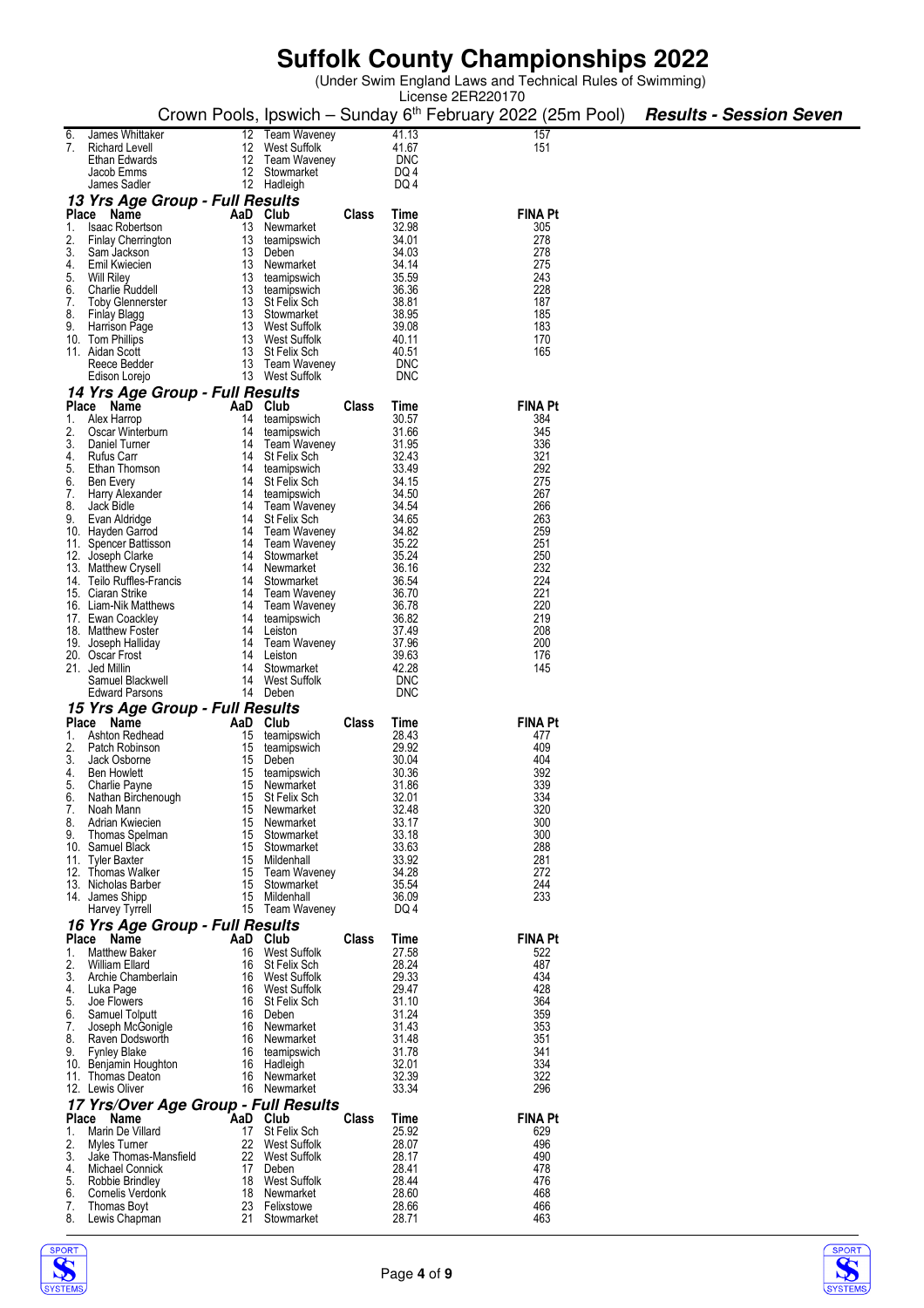(Under Swim England Laws and Technical Rules of Swimming)

|                                                      |                                                                        |                         | License 2ER220170                                                                                     |              |              |
|------------------------------------------------------|------------------------------------------------------------------------|-------------------------|-------------------------------------------------------------------------------------------------------|--------------|--------------|
|                                                      |                                                                        |                         | Crown Pools, Ipswich – Sunday 6 <sup>th</sup> February 2022 (25m Pool) <b>Results - Session Seven</b> |              |              |
| Jack Pallant<br>9.                                   | 18                                                                     | 29.18                   | 441                                                                                                   |              |              |
| 10. James Clay                                       | <b>Team Waveney</b><br>17<br>Stowmarket                                | 29.31                   | 435                                                                                                   |              |              |
| Joseph Kenny<br>11.                                  | 17<br>St Felix Sch                                                     | 29.32                   | 435                                                                                                   |              |              |
| 12. Troy Douglas-Collow                              | 26<br><b>Team Waveney</b>                                              | 29.58                   | 423                                                                                                   |              |              |
| Harvey Hall<br>13.                                   | 19<br>Deben                                                            | 29.65                   | 420                                                                                                   |              |              |
| Harrison Holmes<br>14.                               | 17<br><b>Team Waveney</b>                                              | 29.72                   | 417                                                                                                   |              |              |
| Lloyd Battisson<br>15.                               | 17<br>Team Waveney                                                     | 29.75                   | 416                                                                                                   |              |              |
| Matthew Brown<br>16.                                 | 17<br>Stowmarket                                                       | 30.54                   | 385                                                                                                   |              |              |
| Joab Carr<br>17.                                     | 18<br>St Felix Sch                                                     | 30.68                   | 379                                                                                                   |              |              |
| Benjamin Taylor<br>18.                               | 17 Leiston                                                             | 31.47                   | 351                                                                                                   |              |              |
| 19.<br>Edward Merhan                                 | 17<br>West Suffolk                                                     | 32.22                   | 327                                                                                                   |              |              |
| 20. Vaughn Ruffles-Francis                           | 17<br>Stowmarket                                                       | 33.14                   | 301                                                                                                   |              |              |
| 21.<br><b>Ben Phillips</b><br>22.<br>Marcus Moscuzza | 17<br>West Suffolk<br>17<br>St Felix Sch                               | 33.20<br>33.57          | 299<br>289                                                                                            |              |              |
| 23. Jacob Chapman                                    | 18<br>Stowmarket                                                       | 33.97                   | 279                                                                                                   |              |              |
| <b>Bartholomew Tozer</b>                             | 17 West Suffolk                                                        | <b>DNC</b>              |                                                                                                       |              |              |
| Zak Baldwin                                          | 17<br>Newmarket                                                        | <b>DNC</b>              |                                                                                                       |              |              |
| Jordan Catchpole                                     | 23<br>Team Waveney                                                     | <b>DNC</b><br>14        |                                                                                                       |              |              |
|                                                      | Combined Result - Multi-Classification by British Para-Swimming Points |                         |                                                                                                       |              |              |
| Place Name                                           | AaD Club                                                               | <b>Class</b><br>Time    | <b>BDPoints</b>                                                                                       |              |              |
| Jordan Catchpole                                     | 23 Team Waveney                                                        | <b>DNC</b><br>14        |                                                                                                       |              |              |
|                                                      | <u>EVENT 704 Girl 12 Yrs/Over 400m IM</u>                              |                         |                                                                                                       |              |              |
|                                                      |                                                                        |                         |                                                                                                       |              |              |
| 13 Yrs Age Group - Full Results                      |                                                                        |                         |                                                                                                       |              |              |
| Place Name                                           | AaD Club                                                               | Time                    | <b>FINA Pt</b>                                                                                        |              |              |
| Grace Robinson<br>50m 34.37                          | 13 St Felix Sch<br>100m 1:16.29<br>150m 1:59.58                        | 5:40.47<br>200m 2:41.86 | 439<br>250m 3:31.19<br>300m 4:21.94                                                                   | 350m 5:02.79 | 400m 5:40.47 |
| Ella Deaton<br>2.                                    | 13 Newmarket                                                           | 6:09.37                 | 344                                                                                                   |              |              |
| 50m 38.05                                            | 100m 1:26.94<br>150m 2:13.47                                           | 200m 2:59.65            | 300m 4:47.11<br>250m 3:53.13                                                                          | 350m 5:29.85 | 400m 6:09.37 |
| Francesca Barber<br>3.                               | 13 Stowmarket                                                          | 6:14.40                 | 330                                                                                                   |              |              |
| 50m 39.06<br>Erin Daynes<br>4.                       | 100m 1:26.92<br>150m 2:15.88<br>13 Stowmarket                          | 200m 3:03.48<br>6:24.39 | 300m 4:52.02<br>250m 3:57.32<br>305                                                                   | 350m 5:34.13 | 400m 6:14.40 |
| 50m 42.46                                            | 100m 1:32.58<br>150m 2:19.94                                           | 200m 3:06.03            | 250m 4:04.45<br>300m 5:00.45                                                                          | 350m 5:42.74 | 400m 6:24.39 |
| 14 Yrs Age Group - Full Results                      |                                                                        |                         |                                                                                                       |              |              |
| Name<br><b>Place</b>                                 | AaD Club                                                               | Time                    | <b>FINA Pt</b>                                                                                        |              |              |
| Amelia Saunders<br>1.<br>50m 34.78                   | 14 Leiston<br>150m 2:00.31<br>100m 1:17.11                             | 5:37.60<br>200m 2:43.10 | 451<br>300m 4:22.35<br>250m 3:32.74                                                                   | 350m 5:01.29 | 400m 5:37.60 |
| <b>Bethany Crawley</b><br>2.                         | 14 teamipswich                                                         | 5:37.98                 | 449                                                                                                   |              |              |
| 50m 37.60<br>Kiera Broad<br>3.                       | 100m 1:22.10<br>150m 2:06.23<br>14 West Suffolk                        | 200m 2:48.20<br>5:44.69 | 300m 4:23.56<br>250m 3:35.58<br>423                                                                   | 350m 5:02.51 | 400m 5:37.98 |
| 50m 36.32                                            | 100m 1:21.50<br>150m 2:07.77                                           | 200m 2:52.25            | 250m 3:40.23<br>300m 4:28.76                                                                          | 350m 5:08.32 | 400m 5:44.69 |
| May Richardson<br>50m 37.73                          | 14 Stowmarket<br>100m 1:23.26<br>150m 2:07.29                          | 5:57.09<br>200m 2:51.10 | 381<br>300m 4:38.63<br>250m 3:44.47                                                                   | 350m 5:19.29 | 400m 5:57.09 |
| <i><b>15 Yrs Age Group - Full Results</b></i>        |                                                                        |                         |                                                                                                       |              |              |
| <b>Place</b><br>Name                                 | AaD Club                                                               | Time                    | <b>FINA Pt</b>                                                                                        |              |              |
| Rebecca Brown                                        | Stowmarket<br>15                                                       | 5:36.99                 | 453                                                                                                   |              |              |
| 50m 35.62                                            | 100m 1:17.67<br>150m 2:01.90                                           | 200m 2:44.97            | 250m 3:33.63<br>300m 4:22.47                                                                          | 350m 5:00.56 | 400m 5:36.99 |
| 2.<br>Gracie Brinkley<br>50m 36.26                   | West Suffolk<br>15<br>150m 2:03.27<br>100m 1:18.87                     | 5:53.39<br>200m 2:48.29 | 393<br>250m 3:41.23<br>300m 4:34.36                                                                   | 350m 5:13.91 | 400m 5:53.39 |
| <b>Florence Talbot</b>                               | 15 Newmarket                                                           | 5.56.33                 | 383                                                                                                   |              |              |
| 50m 36.47<br>Katie Stebbings                         | 100m 1:21.83<br>150m 2:06.74<br>15 Stowmarket                          | 200m 2:51.79<br>5:59.00 | 300m 4:37.20<br>250m 3:44.84<br>375                                                                   | 350m 5:17.61 | 400m 5:56.33 |
| 50m 37.69                                            | 100m 1:23.42<br>150m 2:11.37                                           | 200m 2:57.74            | 250m 3:47.38<br>300m 4:39.65                                                                          | 350m 5:20.20 | 400m 5:59.00 |
| Elizabeth Wright                                     | 15 West Suffolk                                                        | <b>DNC</b>              |                                                                                                       |              |              |
| Eloise Perry                                         | 15 West Suffolk                                                        | DQ 5                    |                                                                                                       |              |              |
| <b>Charlotte Sanford</b><br>Sophie Dowding           | 15 St Felix Sch<br>15 teamipswich                                      | DQ <sub>5</sub><br>DQ 5 |                                                                                                       |              |              |
| 16 Yrs Age Group - Full Results                      |                                                                        |                         |                                                                                                       |              |              |
| Place Name                                           | AaD Club                                                               | Time                    | <b>FINA Pt</b>                                                                                        |              |              |
| Matilda Bogle<br>1.                                  | 16 teamipswich                                                         | 5:02.15                 | 629                                                                                                   |              |              |
| 50m 31.19                                            | 100m 1:07.88<br>150m 1:45.59                                           | 200m 2:23.26            | 300m 3:52.42<br>250m 3:07.45                                                                          | 350m 4:27.42 | 400m 5:02.15 |
| <b>Romilly Marks</b><br>2.<br>50m 33.54              | 16 Newmarket<br>100m 1:14.64<br>150m 1:55.40                           | 5:23.52<br>200m 2:35.35 | 512<br>250m 3:24.03<br>300m 4:12.18                                                                   | 350m 4:49.16 | 400m 5:23.52 |
| 3. Isabelle Barber                                   | 16 Stowmarket                                                          | 5:32.89                 | 470                                                                                                   |              |              |
| 50m 33.96                                            | 100m 1:15.27<br>150m 1:56.13                                           | 200m 2:36.84            | 250m 3:26.10<br>300m 4:16.53                                                                          | 350m 4:55.00 | 400m 5:32.89 |
|                                                      | <i><b>17 Yrs/Over Age Group - Full Results</b></i><br>AaD Club         |                         |                                                                                                       |              |              |
| Place Name<br>Natalie Sanford<br>1.                  | 18 St Felix Sch                                                        | Time<br>5:11.44         | <b>FINA Pt</b><br>574                                                                                 |              |              |
| 50m 31.51                                            | 100m 1:09.04<br>150m 1:48.85                                           | 200m 2:29.29            | 250m 3:11.88<br>300m 3:56.84                                                                          | 350m 4:34.41 | 400m 5:11.44 |
| Madelyn Latimer-Hicks<br>2.<br>50m 32.80             | 18 St Felix Sch<br>100m 1:10.99<br>150m 1:50.14                        | 5:11.83<br>200m 2:28.59 | 572<br>250m 3:15.20<br>300m 4:02.13                                                                   | 350m 4:38.24 | 400m 5:11.83 |
| 3.<br><b>Emily Cutting</b>                           | 17 West Suffolk                                                        | 5:31.50                 | 476                                                                                                   |              |              |
| 50m 34.53                                            | 100m 1:17.79<br>150m 1:57.89<br>19 Deben                               | 200m 2:38.65<br>5:35.42 | 250m 3:26.31<br>300m 4:14.54<br>460                                                                   | 350m 4:53.57 | 400m 5:31.50 |
| 4. Lily Bemmer<br>50m 33.49                          | 100m 1:14.59<br>150m 1:56.86                                           | 200m 2:39.84            | 250m 3:27.57<br>300m 4:16.16                                                                          | 350m 4:56.70 | 400m 5:35.42 |



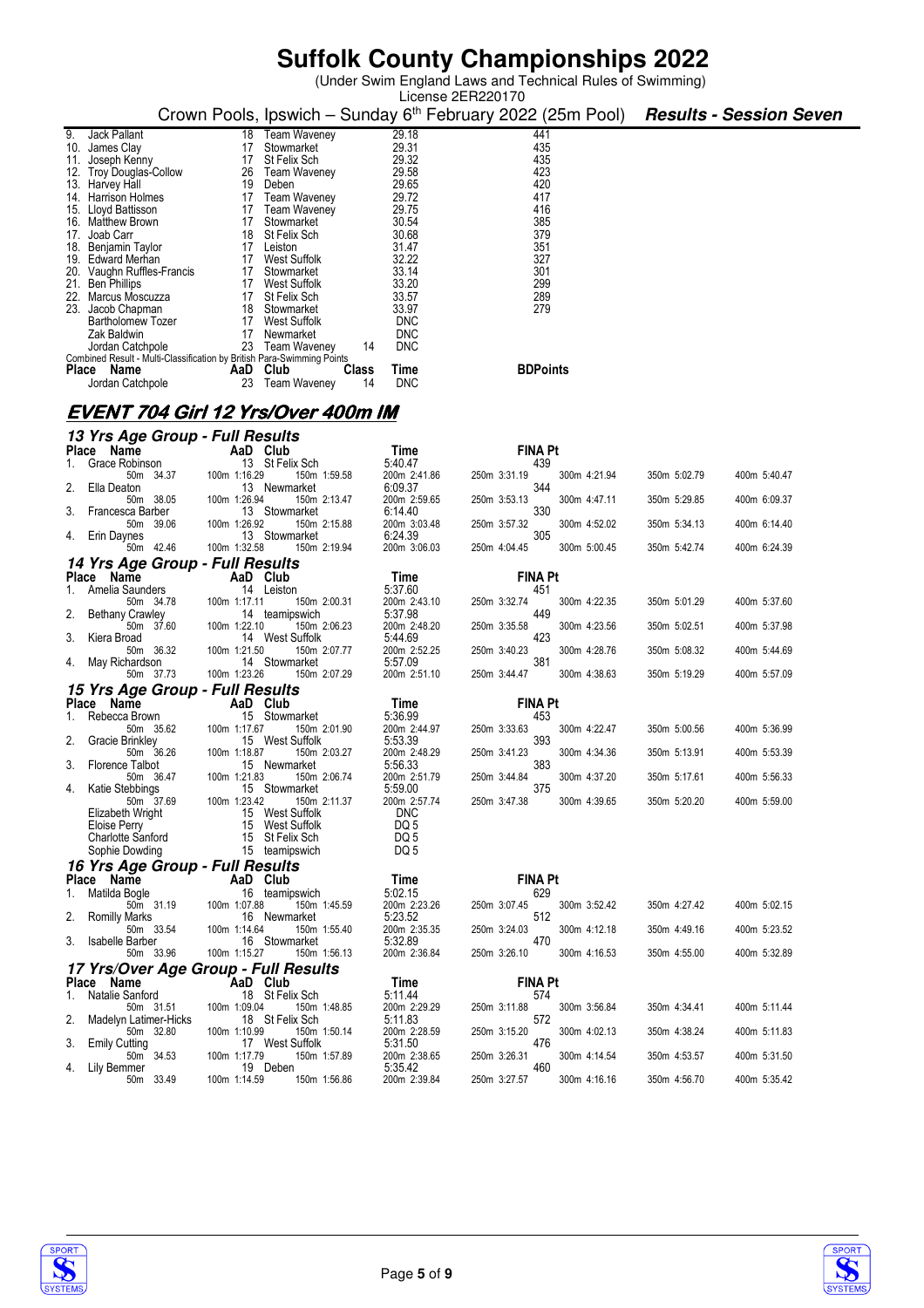(Under Swim England Laws and Technical Rules of Swimming)

License 2ER220170 Crown Pools, Ipswich – Sunday 6th February 2022 (25m Pool) **Results - Session Seven**

## **EVENT 706 Boy 10 Yrs/Over 200m IM**

|                    | 10/11 Yrs Age Group - Full Results       |           |                                   |                          |                       |                |                    |                    |
|--------------------|------------------------------------------|-----------|-----------------------------------|--------------------------|-----------------------|----------------|--------------------|--------------------|
|                    | Place<br><b>Name</b>                     | AaD       | Club                              | Time                     | <b>FINA Pt</b>        | 50             | 100                | 150                |
| 1.                 | <b>Jake Battle</b>                       | 11        | Stowmarket                        | 3:09.73                  | 192                   | 42.94          | 1:30.73            | 2:28.09            |
| 2.                 | <b>Heath Harrison</b>                    | 11        | Stowmarket                        | 3:34.16                  | 134                   | 50.85          | 1:46.26            | 2:48.92            |
| 3.                 | Dylan Lamble<br>Rex Harrison             | 11<br>11  | Stowmarket<br>Stowmarket          | 3:50.43<br>DQ 6          | 107                   | 58.83          | 1:57.70            | 2:59.99            |
|                    | 12 Yrs Age Group - Full Results          |           |                                   |                          |                       |                |                    |                    |
|                    | Place<br>Name                            | AaD       | Club                              | Time                     | <b>FINA Pt</b>        | 50             | 100                | 150                |
| 1.                 | William Jones                            | 12        | teamipswich                       | 2:54.21                  | 249                   | 38.78          | 1:20.93            | 2:14.83            |
| 2.                 | Alexander Gaydon                         | 12        | teamipswich                       | 2:57.49                  | 235                   | 38.75          | 1:22.78            | 2:19.60            |
|                    | Haiden Hall                              | 12        | Deben                             | <b>DNC</b>               |                       |                |                    |                    |
|                    | Orlando Whiting                          | 12        | St Felix Sch                      | DQ 6                     |                       |                |                    |                    |
|                    | 13 Yrs Age Group - Full Results          |           |                                   |                          |                       |                |                    |                    |
| 1.                 | Place<br><b>Name</b>                     | AaD       | Club                              | Time<br>2:32.09          | <b>FINA Pt</b><br>374 | 50<br>31.70    | 100<br>1:09.87     | 150                |
| 2.                 | Jude Gunner<br><b>Charlie Ruddell</b>    | 13<br>13  | St Felix Sch<br>teamipswich       | 2:43.73                  | 300                   | 38.92          | 1:22.15            | 1:56.20<br>2:05.47 |
| 3.                 | Samuel Chamberlain                       | 13        | <b>West Suffolk</b>               | 2:46.51                  | 285                   | 37.10          | 1:20.82            | 2:11.12            |
| 4.                 | <b>Toby Glennerster</b>                  | 13        | St Felix Sch                      | 3:01.93                  | 218                   | 40.37          | 1:27.89            | 2:22.29            |
| 5.                 | Aidan Scott                              | 13        | St Felix Sch                      | 3:02.42                  | 217                   | 42.49          | 1:30.08            | 2:20.82            |
|                    | Edison Lorejo                            | 13        | West Suffolk                      | <b>DNC</b>               |                       |                |                    |                    |
|                    | <b>Tom Phillips</b><br>Will Riley        | 13<br>13  | West Suffolk<br>teamipswich       | DQ 6<br>DQ 6             |                       |                |                    |                    |
|                    | Finlay Blagg                             | 13        | Stowmarket                        | DQ 6                     |                       |                |                    |                    |
|                    | 14 Yrs Age Group - Full Results          |           |                                   |                          |                       |                |                    |                    |
| <b>Place</b>       | Name                                     | AaD       | Club                              | Time                     | <b>FINA Pt</b>        | 50             | 100                | 150                |
| 1.                 | Alex Harrop                              | 14        | teamipswich                       | 2:26.36                  | 420                   | 30.42          | 1:05.62            | 1:52.40            |
| 2.                 | Oscar Winterburn                         | 14        | teamipswich                       | 2:29.55                  | 393                   | 32.43          | 1:10.86            | 1:55.87            |
| 3.                 | Ben Every                                | 14        | St Felix Sch                      | 2:35.41                  | 351                   | 32.72          | 1:11.58            | 1:58.37            |
| 4.<br>5.           | Daniel Turner<br>Ethan Thomson           | 14<br>14  | <b>Team Waveney</b>               | 2:36.96<br>2:43.97       | 340<br>298            | 32.38<br>35.63 | 1:10.92<br>1:20.63 | 1:57.89<br>2:07.71 |
| 6.                 | Max Nicholls                             | 14        | teamipswich<br>Leiston            | 2:44.45                  | 296                   | 36.08          | 1:18.73            | 2:07.23            |
| 7.                 | Joseph Clarke                            | 14        | Stowmarket                        | 2:45.02                  | 293                   | 37.14          | 1:20.32            | 2:07.22            |
| 8.                 | Evan Aldridge                            | 14        | St Felix Sch                      | 2:47.80                  | 278                   | 36.17          | 1:18.06            | 2:09.69            |
|                    | 15 Yrs Age Group - Full Results          |           |                                   |                          |                       |                |                    |                    |
| <b>Place</b>       | Name                                     | AaD       | Club                              | Time                     | <b>FINA Pt</b>        | 50             | 100                | 150                |
| 1.                 | Patch Robinson                           | 15        | teamipswich                       | 2:18.78                  | 492                   | 29.72          | 1:06.17            | 1:46.44            |
| 2.<br>3.           | <b>Ben Howlett</b><br>Nathan Birchenough | 15<br>15  | teamipswich<br>St Felix Sch       | 2:26.51<br>2:27.18       | 418<br>413            | 31.83<br>31.73 | 1:08.28<br>1:10.12 | 1:52.14<br>1:54.19 |
| 4.                 | Thomas Spelman                           | 15        | Stowmarket                        | 2:29.72                  | 392                   | 34.80          | 1:12.04            | 1:54.76            |
| 5.                 | Charlie McKinnon                         | 15        | St Felix Sch                      | 2:30.75                  | 384                   | 32.85          | 1:11.90            | 1:54.41            |
| 6.                 | Nicholas Barber                          | 15        | Stowmarket                        | 2:40.47                  | 318                   | 36.72          | 1:16.56            | 2:04.65            |
| 7.                 | Harvey Tyrrell                           | 15        | <b>Team Waveney</b>               | 2:47.90                  | 278                   | 36.06          | 1:19.61            | 2:12.05            |
|                    | Charlie Payne                            | 15        | Newmarket                         | <b>DNC</b>               |                       |                |                    |                    |
|                    | 16 Yrs Age Group - Full Results          |           |                                   |                          |                       |                |                    |                    |
| <b>Place</b><br>1. | Name<br><b>William Ellard</b>            | AaD<br>16 | Club<br>St Felix Sch              | Time<br>2:16.34          | <b>FINA Pt</b><br>519 | 50<br>28.65    | 100<br>1:02.41     | 150<br>1:44.85     |
| 2.                 | Archie Chamberlain                       | 16        | <b>West Suffolk</b>               | 2:16.93                  | 513                   | 28.45          | 1:04.37            | 1:45.46            |
| 3.                 | <b>Thomas Deaton</b>                     | 16        | Newmarket                         | 2:29.57                  | 393                   | 33.94          | 1:11.27            | 1:54.43            |
|                    | 17 Yrs/Over Age Group - Full Results     |           |                                   |                          |                       |                |                    |                    |
| <b>Place</b>       | Name                                     | AaD       | Club                              | Time                     | <b>FINA Pt</b>        | 50             | 100                | 150                |
| 1.                 | Myles Turner                             | 22        | <b>West Suffolk</b>               | 2:06.32                  | 653                   | 28.27          | 59.56              | 1:35.64            |
| 2.                 | Joe Cooper                               | 18        | teamipswich                       | 2:10.09                  | 598                   | 28.32          | 1:02.38            | 1:39.52            |
| 3.                 | Marin De Villard                         | 17        | St Felix Sch                      | 2:12.31                  | 568                   | 27.95          | 1:00.13<br>1:04.18 | 1:41.61            |
| 4.<br>5.           | Sam Perkins<br>Lewis Chapman             | 20<br>21  | teamipswich<br>Stowmarket         | 2:13.81<br>2:17.47       | 549<br>507            | 29.08<br>28.07 | 1:04.44            | 1:42.30<br>1:44.56 |
| 6.                 | <b>Matthew Debenham</b>                  | 18        | teamipswich                       | 2:20.87                  | 471                   | 29.07          | 1:06.66            | 1:47.65            |
| 7.                 | Connor Houston                           | 18        | Deben                             | 2:23.62                  | 444                   | 30.21          | 1:07.86            | 1:51.52            |
| 8.                 | Harrison Holmes                          | 17        | <b>Team Waveney</b>               | 2:27.70                  | 408                   | 30.22          | 1:07.47            | 1:52.38            |
| 9.                 | <b>Matthew Brown</b>                     | 17<br>17  | Stowmarket<br><b>West Suffolk</b> | 2:28.12<br><b>DNC</b>    | 405                   | 30.14          | 1:08.43            | 1:53.89            |
|                    |                                          |           |                                   |                          |                       |                |                    |                    |
|                    | <b>Bartholomew Tozer</b>                 |           |                                   |                          |                       |                |                    |                    |
|                    | James Clay<br>Thomas Page                | 17<br>18  | Stowmarket<br><b>West Suffolk</b> | <b>DNC</b><br><b>DNC</b> |                       |                |                    |                    |

## **EVENT 707 FINAL OF EVENT 701 Boy 10/11 Yrs 100m Butterfly**

| <b>Full Results</b> |                  |         |                |       |  |  |  |  |  |
|---------------------|------------------|---------|----------------|-------|--|--|--|--|--|
| Place<br>Name       | AaD Club         | Time    | <b>FINA Pt</b> | 50    |  |  |  |  |  |
| Jake Battle         | 11<br>Stowmarket | 1:28.20 | 158            | 42.18 |  |  |  |  |  |
| 2.<br>Dylan Lamble  | 11<br>Stowmarket | 2:06.06 | 54             | 59.47 |  |  |  |  |  |
| Jacob Wild          | Newmarket        | DQ      |                |       |  |  |  |  |  |

### **EVENT 708 FINAL OF EVENT 701 Boy 12 Yrs 100m Butterfly**

|    | <b>Full Results</b><br>Place<br>Name | AaD | Club            | Time    | <b>FINA Pt</b> | 50    |
|----|--------------------------------------|-----|-----------------|---------|----------------|-------|
|    | 1. Alexander Gaydon                  | 12  | teamipswich     | 1:25.48 | 174            | 39.24 |
| 2. | Orlando Whiting                      |     | 12 St Felix Sch | 1.35.73 | 124            | 41.67 |
| 3. | Oliver Butt                          |     | Deben           | 1:40.00 | 109            | 46.14 |

## **EVENT 709 FINAL OF EVENT 701 Boy 13 Yrs 100m Butterfly**

| <b>Full Results</b> |             |     |         |    |
|---------------------|-------------|-----|---------|----|
| Place<br>Name       | Club<br>AaD | ïme | FINA Pt | 50 |
|                     |             |     |         |    |



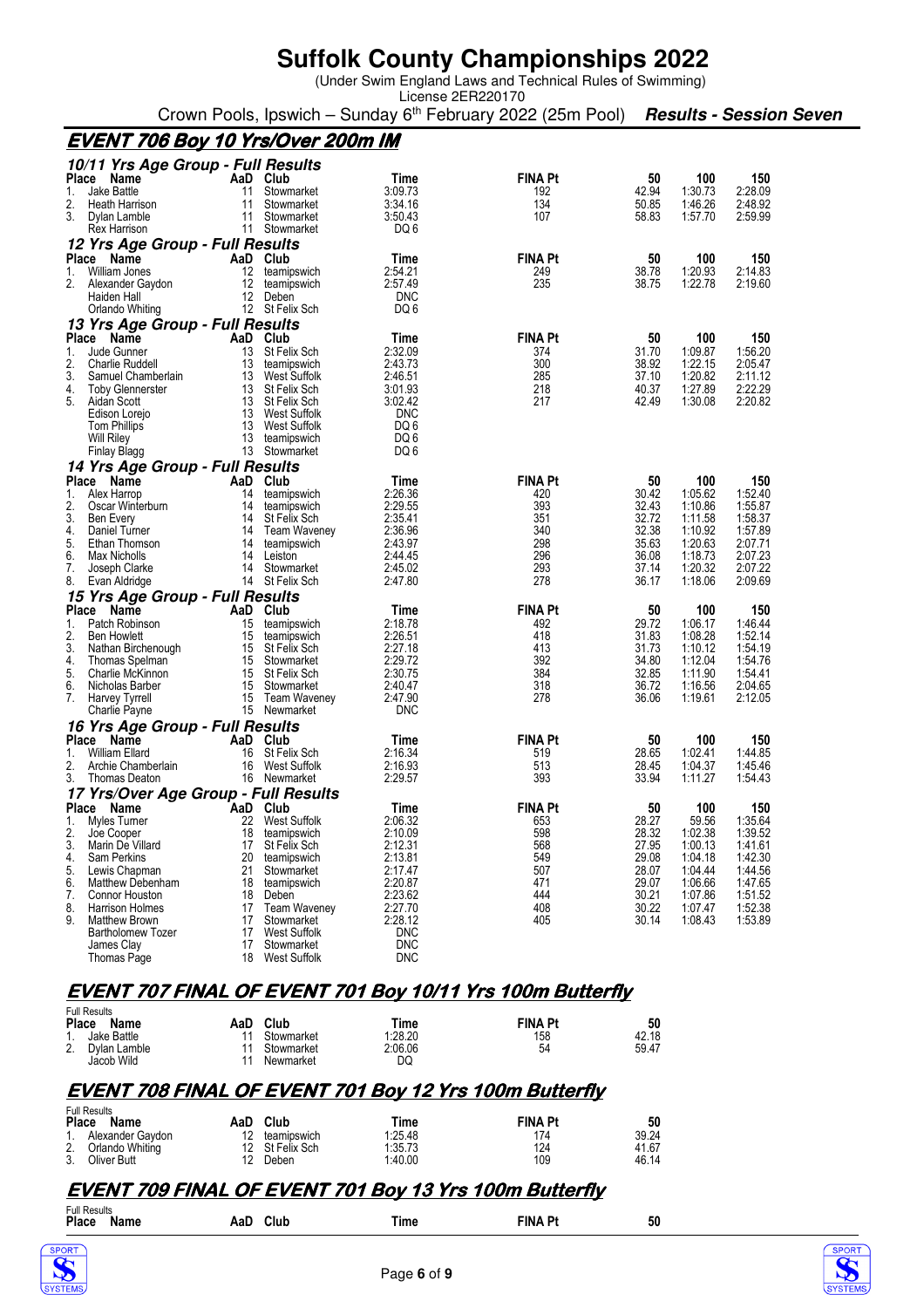(Under Swim England Laws and Technical Rules of Swimming)

|    | License 2ER220170   |     |                 |         |                                                                        |       |                         |  |  |  |
|----|---------------------|-----|-----------------|---------|------------------------------------------------------------------------|-------|-------------------------|--|--|--|
|    |                     |     |                 |         | Crown Pools, Ipswich – Sunday 6 <sup>th</sup> February 2022 (25m Pool) |       | Results - Session Seven |  |  |  |
|    | Jude Gunner         | 13. | St Felix Sch    | 1:07.74 | 350                                                                    | 31.67 |                         |  |  |  |
| 2. | Samuel Chamberlain  | 13  | West Suffolk    | 1:19.27 | 218                                                                    | 35.64 |                         |  |  |  |
|    | 3. Will Rilev       | 13  | teamipswich     | 1:22.13 | 196                                                                    | 38.55 |                         |  |  |  |
|    | 4. Finlay Blagg     | 13. | Stowmarket      | 1:28.98 | 154                                                                    | 40.04 |                         |  |  |  |
|    | 5. Toby Glennerster |     | 13 St Felix Sch | 1:32.01 | 140                                                                    | 40.81 |                         |  |  |  |
|    | 6. Aidan Scott      |     | 13 St Felix Sch | 1:36.04 | 123                                                                    | 43.00 |                         |  |  |  |

## **EVENT 710 FINAL OF EVENT 701 Boy 14 Yrs 100m Butterfly**

|       | <b>Full Results</b> |    |                 |         |                |       |
|-------|---------------------|----|-----------------|---------|----------------|-------|
| Place | Name                |    | AaD Club        | Time    | <b>FINA Pt</b> | 50    |
|       | 1. Alex Harrop      | 14 | teamipswich     | 1:05.98 | 379            | 31.15 |
| 2.    | Oscar Winterburn    | 14 | teamipswich     | 1:07.49 | 354            | 31.94 |
| 3.    | Daniel Turner       | 14 | Team Waveney    | 1:09.80 | 320            | 32.88 |
|       | 4. Harry Alexander  | 14 | teamipswich     | 1:11.49 | 298            | 33.49 |
|       | 5. Ben Every        |    | 14 St Felix Sch | 1:13.21 | 277            | 33.86 |
| 6.    | Ethan Thomson       | 14 | teamipswich     | 1:18.83 | 222            | 35.84 |
| 7.    | Jack Bidle          | 14 | Team Waveney    | 1:21.99 | 197            | 37.51 |
|       | Evan Aldridge       |    | 14 St Felix Sch | DQ      |                |       |

### **EVENT 711 FINAL OF EVENT 701 Boy 15 Yrs 100m Butterfly**

|              | <b>Full Results</b> |     |                 |         |                |       |  |  |
|--------------|---------------------|-----|-----------------|---------|----------------|-------|--|--|
| <b>Place</b> | Name                | AaD | Club            | Time    | <b>FINA Pt</b> | 50    |  |  |
| $1_{\cdot}$  | Patch Robinson      | 15  | teamipswich     | 1:03.48 | 426            | 29.99 |  |  |
| 2.           | Jack Osborne        | 15  | Deben           | 1:05.32 | 391            | 29.69 |  |  |
| 3.           | Nathan Birchenough  |     | 15 St Felix Sch | 1:07.11 | 360            | 31.76 |  |  |
| 4.           | Noah Mann           |     | 15 Newmarket    | 1:09.70 | 322            | 32.11 |  |  |
| 5.           | Samuel Black        |     | 15 Stowmarket   | 1:11.75 | 295            | 33.11 |  |  |
| 6.           | Thomas Walker       |     | 15 Team Waveney | 1:13.19 | 278            | 32.76 |  |  |
| 7.           | Charlie Payne       | 15  | Newmarket       | 1:15.00 | 258            | 32.58 |  |  |
| 8.           | Sam Everitt         | 15  | Newmarket       | 1:18.21 | 228            | 36.22 |  |  |

## **EVENT 712 FINAL OF EVENT 701 Boy 16 Yrs 100m Butterfly**

|         | <b>Full Results</b>    |     |                 |         |                |       |
|---------|------------------------|-----|-----------------|---------|----------------|-------|
|         | Place<br>Name          | AaD | Club            | Time    | <b>FINA Pt</b> | 50    |
| $1_{-}$ | Matthew Baker          | 16  | West Suffolk    | 57.66   | 569            | 26.92 |
| 2.      | William Ellard         |     | 16 St Felix Sch | 58.11   | 555            | 27.28 |
| 3.      | Archie Chamberlain     | 16  | West Suffolk    | 1:00.39 | 495            | 27.94 |
| 4.      | Daniel Clayton         | 16  | teamipswich     | 1:01.68 | 464            | 28.83 |
| 5.      | Luka Page              | 16  | West Suffolk    | 1:02.59 | 444            | 28.52 |
| 6.      | <b>August Stephens</b> | 16  | Newmarket       | 1:04.94 | 398            | 29.93 |
| 7.      | <b>Fynley Blake</b>    | 16  | teamipswich     | 1:05.59 | 386            | 30.41 |
| 8.      | Samuel Tolputt         | 16  | Deben           | 1:08.58 | 338            | 31.24 |

### **EVENT 713 FINAL OF EVENT 701 Boy 17 Yrs/Over 100m Butterfly**

|                | <b>Full Results</b>   |     |                 |         |                |       |  |  |  |
|----------------|-----------------------|-----|-----------------|---------|----------------|-------|--|--|--|
| <b>Place</b>   | Name                  | AaD | Club            | Time    | <b>FINA Pt</b> | 50    |  |  |  |
| $\mathbf{1}$ . | Jake Thomas-Mansfield | 22  | West Suffolk    | 57.15   | 584            | 26.58 |  |  |  |
| 2.             | Thomas Page           | 18  | West Suffolk    | 57.79   | 565            | 26.60 |  |  |  |
| 3.             | Elliot Cook           | 28  | teamipswich     | 58.79   | 536            | 26.95 |  |  |  |
| 4.             | Jack Pallant          | 18  | Team Waveney    | 59.63   | 514            | 27.53 |  |  |  |
| 5.             | Marin De Villard      |     | 17 St Felix Sch | 1:00.11 | 502            | 28.55 |  |  |  |
| 6.             | Myles Turner          | 22  | West Suffolk    | 1:00.12 | 501            | 28.38 |  |  |  |
| 7.             | Joseph Kenny          |     | St Felix Sch    | 1:00.81 | 485            | 28.21 |  |  |  |
| 8.             | <b>Thomas Bovt</b>    | 23  | Felixstowe      | 1:01.60 | 466            | 27.92 |  |  |  |

#### **EVENT 714 FINAL OF EVENT 702 Girl 10/11 Yrs 50m Breaststroke**

|                | <b>Full Results</b>    |     |              |       |                |
|----------------|------------------------|-----|--------------|-------|----------------|
| <b>Place</b>   | Name                   | AaD | Club         | Time  | <b>FINA Pt</b> |
| $\mathbf{1}$ . | Nina Allen             | 11  | Newmarket    | 44.37 | 266            |
| 2.             | Amelia Garnham         | 11  | teamipswich  | 44.85 | 258            |
| 3.             | Izzy Gebhard           | 11  | teamipswich  | 47.86 | 212            |
| 4.             | Maelys Jacquet         | 11  | Felixstowe   | 48.41 | 205            |
| 5.             | Casey Hopewell-Campion | 11  | Newmarket    | 49.22 | 195            |
| 6.             | India Clement          | 10  | West Suffolk | 49.73 | 189            |
| 7.             | Isla Coackley          | 11  | teamipswich  | 50.06 | 185            |
| 8.             | Anabelle Wan           |     | Felixstowe   | 51.28 | 172            |

### **EVENT 715 FINAL OF EVENT 702 Girl 12 Yrs 50m Breaststroke**

|                | <b>Full Results</b>        |     |             |       |                |  |  |  |
|----------------|----------------------------|-----|-------------|-------|----------------|--|--|--|
| <b>Place</b>   | Name                       | AaD | Club        | Time  | <b>FINA Pt</b> |  |  |  |
| $\mathbf{1}$ . | Erin Barber                | 12  | Newmarket   | 39.44 | 379            |  |  |  |
| 2.             | <b>Grace Mutton</b>        |     | teamipswich | 40.75 | 344            |  |  |  |
| 3.             | Nicole Peddelty            | 12  | teamipswich | 41.17 | 333            |  |  |  |
|                | 4. Lily Steel              | 12  | teamipswich | 42.90 | 295            |  |  |  |
| 5.             | Eve Sinclair               |     | Deben       | 45.51 | 247            |  |  |  |
| 6.             | Samantha Martelino         | 12  | Newmarket   | 46.25 | 235            |  |  |  |
| 7.             | <b>Felicity Morris</b>     |     | Leiston     | 46.80 | 227            |  |  |  |
| 8.             | <b>Charlotte Catchpole</b> |     | Leiston     | 47.22 | 221            |  |  |  |



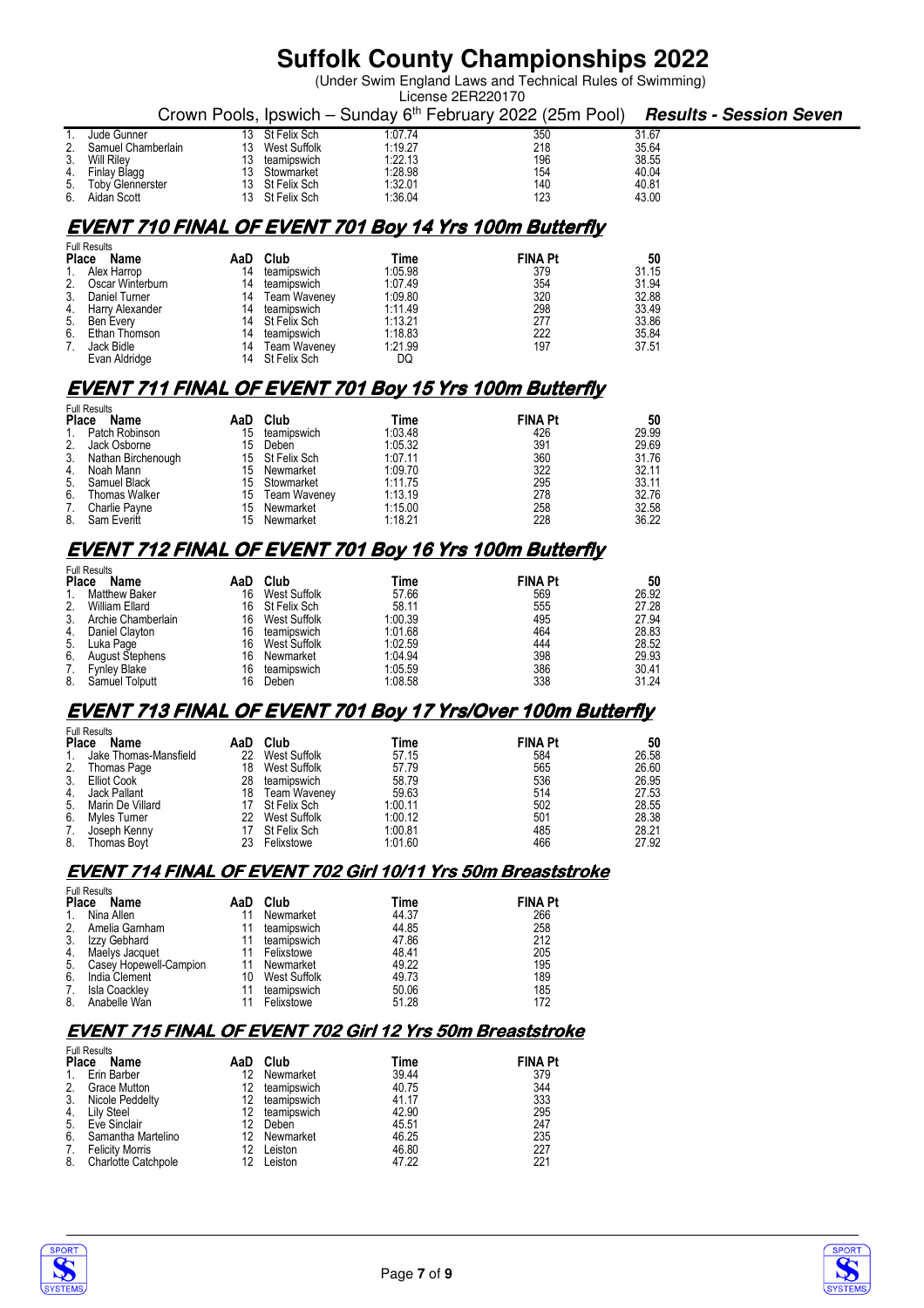(Under Swim England Laws and Technical Rules of Swimming)

License 2ER220170 Crown Pools, Ipswich – Sunday 6th February 2022 (25m Pool) **Results - Session Seven**

### **EVENT 716 FINAL OF EVENT 702 Girl 13 Yrs 50m Breaststroke**

| Name              | AaD                                                   | Club                | Time            | <b>FINA Pt</b> |
|-------------------|-------------------------------------------------------|---------------------|-----------------|----------------|
| Clementine Lovell |                                                       | teamipswich         | 37.75           | 433            |
|                   |                                                       | St Felix Sch        | 38.81           | 398            |
| Rose Romanus      |                                                       | teamipswich         | 39.19           | 387            |
| Chloe Knight      | 13                                                    | Hadleigh            | 39.38           | 381            |
| Grace Robinson    |                                                       |                     | 40.97           | 338            |
| Ella Deaton       |                                                       | Newmarket           | 41.69           | 321            |
| Francesca Barber  |                                                       | Stowmarket          | 42.87           | 295            |
| Eva Howlett       |                                                       | <b>Team Waveney</b> | 43.04           | 292            |
|                   | <b>Full Results</b><br><b>Place</b><br>Emilia Johnson |                     | 13 St Felix Sch |                |

#### **EVENT 717 FINAL OF EVENT 702 Girl 14 Yrs 50m Breaststroke**

| Name            | AaD                                                                                                                                                      | Club        | Time         | <b>FINA Pt</b> |
|-----------------|----------------------------------------------------------------------------------------------------------------------------------------------------------|-------------|--------------|----------------|
|                 | 14                                                                                                                                                       | teamipswich | 36.76        | 468            |
|                 | 14                                                                                                                                                       | Leiston     | 38.67        | 402            |
|                 | 14                                                                                                                                                       | teamipswich | 38.79        | 399            |
|                 | 14                                                                                                                                                       |             | 39.14        | 388            |
| Holly Ridgeon   | 14                                                                                                                                                       | Leiston     | 39.24        | 385            |
|                 | 14                                                                                                                                                       | Newmarket   | 39.31        | 383            |
|                 | 14                                                                                                                                                       | teamipswich | 39.38        | 381            |
| Amelia Saunders | 14                                                                                                                                                       | Leiston     | 40.16        | 359            |
|                 | <b>Full Results</b><br><b>Place</b><br>Evie Armstrong<br>Annabel Nichols<br>Bethany Crawley<br>4. Kiera Broad<br>Adriia Raudonvte<br>7. Lottie Hitchcock |             | West Suffolk |                |

#### **EVENT 718 FINAL OF EVENT 702 Girl 15 Yrs 50m Breaststroke**

| Name                     | AaD                                                                        | Club        | Time                                                                               | <b>FINA Pt</b> |
|--------------------------|----------------------------------------------------------------------------|-------------|------------------------------------------------------------------------------------|----------------|
| Ellen Duffield           | 15                                                                         | teamipswich | 34.80                                                                              | 552            |
| <b>Charlotte Sanford</b> |                                                                            |             | 35.26                                                                              | 531            |
| Gigi Gebhard             | 15                                                                         | teamipswich | 37.61                                                                              | 437            |
|                          |                                                                            |             | 38.03                                                                              | 423            |
| Georgia Denham           |                                                                            |             | 38.28                                                                              | 415            |
| Beatrice Sepanski        | 15                                                                         |             | 38.76                                                                              | 400            |
| Katie Stebbings          |                                                                            |             | 39.25                                                                              | 385            |
|                          | 15                                                                         | teamipswich | 39.57                                                                              | 375            |
|                          | <b>Full Results</b><br><b>Place</b><br>Elizabeth Wright<br>Chloe Armstrong |             | 15 St Felix Sch<br>15 West Suffolk<br>15 Hadleigh<br>West Suffolk<br>15 Stowmarket |                |

#### **EVENT 719 FINAL OF EVENT 702 Girl 16 Yrs 50m Breaststroke**

|              | <b>Full Results</b>  |     |                 |       |                |  |  |  |
|--------------|----------------------|-----|-----------------|-------|----------------|--|--|--|
| <b>Place</b> | Name                 | AaD | Club            | Time  | <b>FINA Pt</b> |  |  |  |
| 1.           | Beth Young           | 16  | teamipswich     | 32.73 | 664            |  |  |  |
| 2.           | Laura Alexander-High | 16  | teamipswich     | 35.51 | 520            |  |  |  |
| 3.           | Ellie Burwood        |     | 16 St Felix Sch | 36.14 | 493            |  |  |  |
| 4.           | Eliiah Britton       |     | 16 St Felix Sch | 37.02 | 459            |  |  |  |
| 5.           | Ellie Catchpole      | 16  | Leiston         | 37.08 | 456            |  |  |  |
| 6.           | Madeline Pawle       | 16  | Leiston         | 37.39 | 445            |  |  |  |
| 7.           | <b>Connie Davies</b> | 16  | Deben           | 38.70 | 401            |  |  |  |
| 8.           | Elsie Pooley         | 16  | West Suffolk    | 39.74 | 371            |  |  |  |

#### **EVENT 720 FINAL OF EVENT 702 Girl 17 Yrs/Over 50m Breaststroke**

|              | <b>Full Results</b>   |     |              |       |                |  |  |  |
|--------------|-----------------------|-----|--------------|-------|----------------|--|--|--|
| <b>Place</b> | Name                  | AaD | Club         | Time  | <b>FINA Pt</b> |  |  |  |
|              | Natalie Sanford       | 18  | St Felix Sch | 34.61 | 561            |  |  |  |
|              | Lily Bemmer           | 19  | Deben        | 36.22 | 490            |  |  |  |
| 3.           | Caitlin McNicholas    |     | Deben        | 36.34 | 485            |  |  |  |
| 4.           | <b>Cervs Williams</b> | 18  | West Suffolk | 36.37 | 484            |  |  |  |
| 5.           | Amber Ridgeon         |     | Leiston      | 37.75 | 433            |  |  |  |
| 6.           | <b>Emily Cutting</b>  |     | West Suffolk | 38.07 | 422            |  |  |  |
| 7.           | Alice Clark           |     | West Suffolk | 38.31 | 414            |  |  |  |
| 8.           | Imogen Gotch          |     | West Suffolk | 38.84 | 397            |  |  |  |

#### **EVENT 721 FINAL OF EVENT 703 Boy 10/11 Yrs 50m Backstroke**

|              | <b>Full Results</b>  |     |              |       |                |  |  |  |
|--------------|----------------------|-----|--------------|-------|----------------|--|--|--|
| <b>Place</b> | Name                 | AaD | Club         | Time  | <b>FINA Pt</b> |  |  |  |
| 1.           | James Tooke          |     | teamipswich  | 37.41 | 209            |  |  |  |
| 2.           | Rhys Watsham         |     | St Felix Sch | 38.96 | 185            |  |  |  |
|              | 3. Janos Csepely     |     | teamipswich  | 39.52 | 177            |  |  |  |
|              | 4. James Vellacott   |     | teamipswich  | 40.28 | 167            |  |  |  |
| 5.           | Fletcher Lay-Flurrie |     | teamipswich  | 40.60 | 163            |  |  |  |
| 6.           | Jake Battle          |     | Stowmarket   | 40.96 | 159            |  |  |  |
| 7.           | Diggory Davies       |     | Deben        | 41.83 | 149            |  |  |  |
| 8.           | Rex Harrison         |     | Stowmarket   | 42.65 | 141            |  |  |  |

#### **EVENT 722 FINAL OF EVENT 703 Boy 12 Yrs 50m Backstroke**

|                      | <b>Full Results</b>   |     |                 |       |                |
|----------------------|-----------------------|-----|-----------------|-------|----------------|
| <b>Place</b><br>Name |                       | AaD | Club            | Time  | <b>FINA Pt</b> |
|                      | William Jones         | 12. | teamipswich     | 34.70 | 262            |
| 2.                   | Orlando Whiting       |     | 12 St Felix Sch | 35.74 | 240            |
| 3.                   | Haiden Hall           | 12  | Deben           | 36.50 | 225            |
|                      | Attila Mozes          | 12. | teamipswich     | 36.80 | 220            |
| 5.                   | James Whittaker       |     | 12 Team Waveney | 40.45 | 165            |
| 6.                   | Ethan Wallis          |     | 12 St Felix Sch | 41.04 | 158            |
| 7                    | <b>Richard Levell</b> |     | 12 West Suffolk | 41.74 | 150            |
|                      |                       |     |                 |       |                |